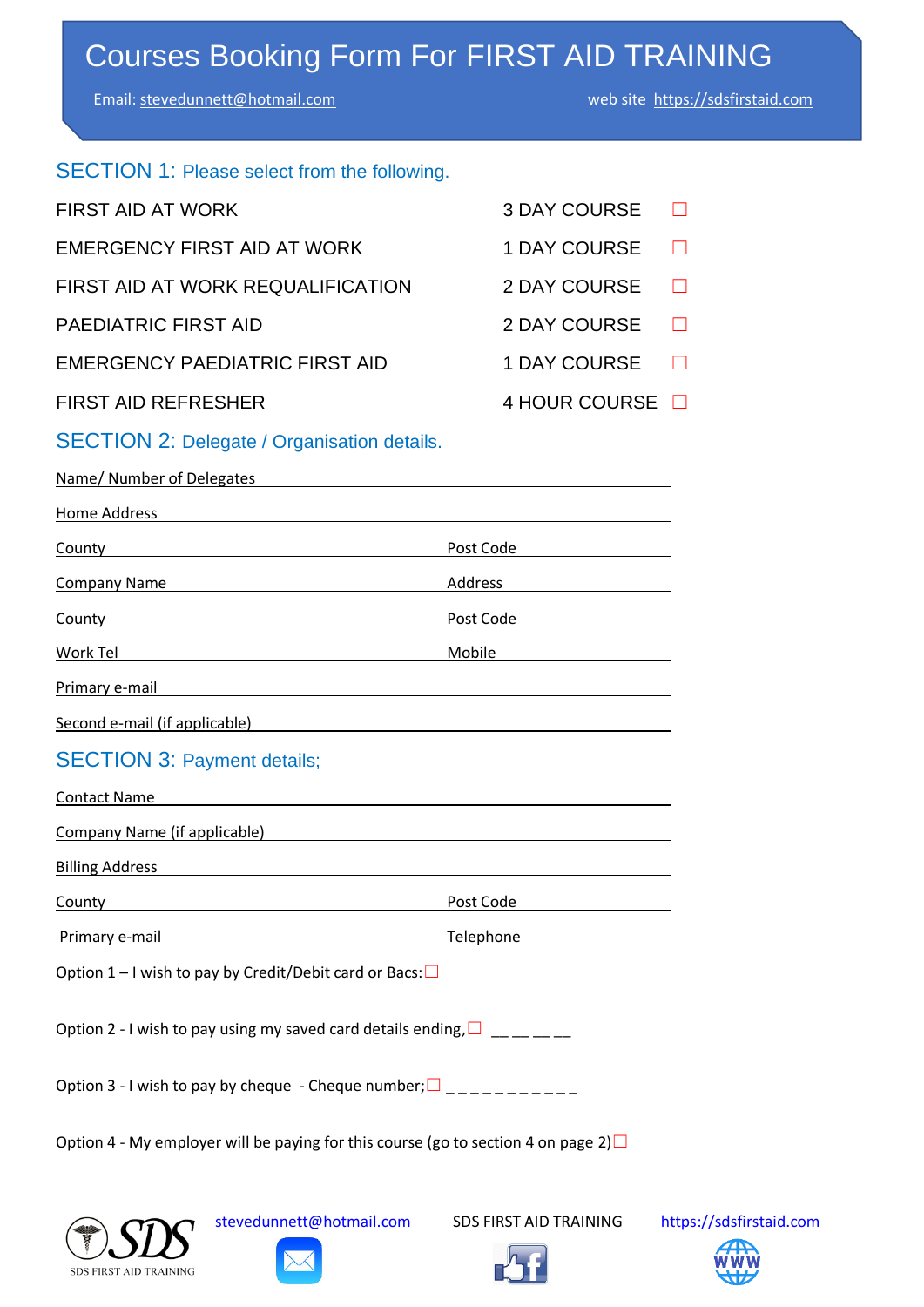SECTION 4: Invoice to my employer or Training provider.

Please complete these details if you would like your employer to be invoiced for your course)

| <b>Contact Name</b>              |  |
|----------------------------------|--|
| <b>Position within Company</b>   |  |
| <b>Company Name</b>              |  |
| <b>Invoicing Address 1</b>       |  |
| <b>Invoicing Address 2</b>       |  |
| <b>Invoicing Address 3</b>       |  |
| County                           |  |
| <b>Invoicing Post Code</b>       |  |
| Telephone                        |  |
| Email address                    |  |
| Purchase Order No: (if required) |  |

I agree to abide by the terms and conditions. I can confirm that I have been informed about the pre-requisites in respect fees/expenses /of attending this/these course/s and can confirm that I have the appropriate knowledge of the subject of the course/s that I am Booking / Attending.

Signed **Print name** Date Date



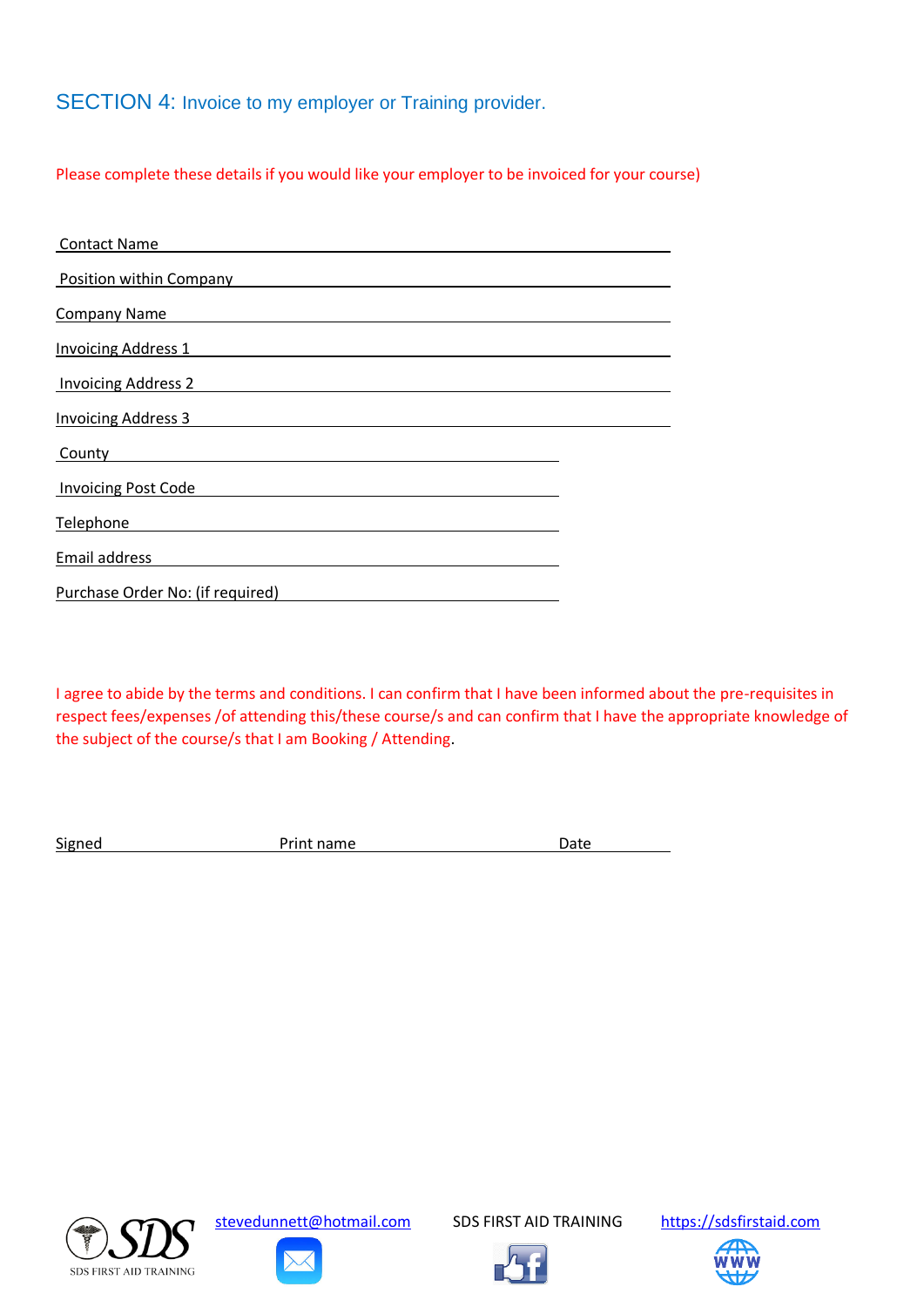Email: stevedunnett@hotmail.com

Bookings are made subject to the following terms and conditions as set out below.

#### 1.COURSE BOOKINGS.

Course enquires can be made by email, telephone, text, website, { [http://sdsfirstaid.com](http://sdsfirstaid.com/) } although to book onto a course; subject to availability; you must complete booking form. All bookings will be confirmed by email.

#### 2. PAYMENTS BT INDIVIDUALS

Or standard payment terms require.

A 20% deposit of the total price payable at the time of booking to hold your place and the remaining balance to be paid at least 28 days prior to the course date or the full amount to be paid at the time of booking. Payment can be made by credit/debit card or transfer

*SDS First Aid reserves the right to cancel your course booking should payment not be received by the required due date. If payment issues arise, we urge you to contact us as soon as possible to discuss your options. You will not be able to attend the course if any fees remain unpaid by the start of the course.*

## 3. PAYMENT BY AN EMPLOYER OR TRAINING PROVIDER.

*SDS First Aid* can request payment for the course from a third party, such as an employer on your behalf. This can be a Training Provider company, charity, or local authority. Subject to a booking form being submitted, an order being raised and the credit standing of the third party we will: - Issue an invoice with standard 30-day payment terms or - Request the payment from the third party and confirm the course place once the payment has been received. In either case we shall inform you what action is required. The third party's details should be provided on section 4 of the booking form.

#### 4. TRANSFERRING COURSE BOOKING.

Should circumstances mean that you need to transfer to another course the following **ADDITIONAL** charges will apply, dependent on the notice given:

- First transfer made more than **28 days** prior to the course start date no charge
- Additional transfers or first transfer made with **27 to 15 days'** notice given 25% of the course / rate fee
- Any transfer with **14 days** or less notice 50% of the course / rate fee

All transfers must be taken within a period of six months where possible or unless otherwise agreed.

# 5. FAILURE TO ATTEND / COMPLETE COURSE

If you do not attend a course or fail to complete the course in full, the full course fee remains payable and non-refundable.